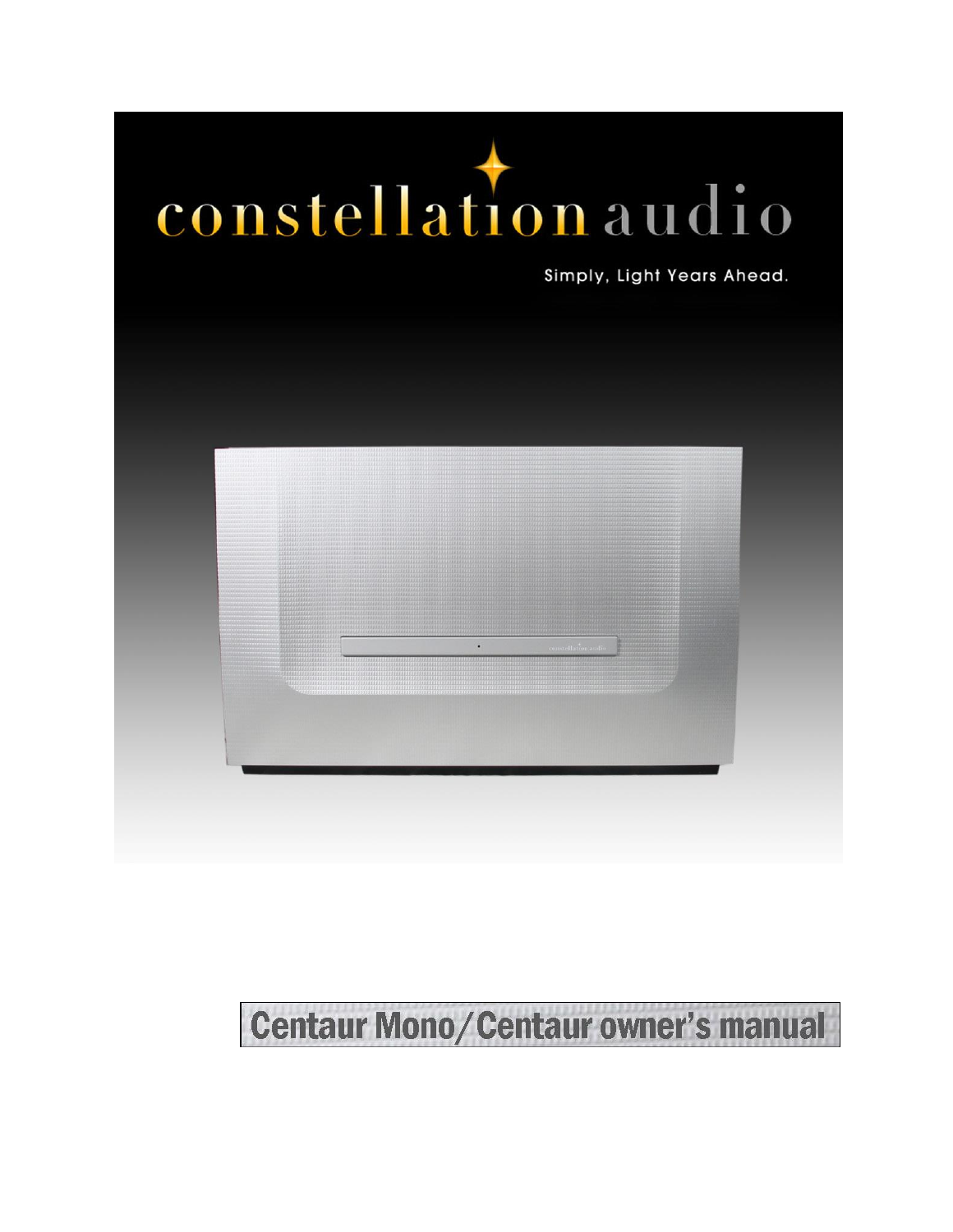

#### **CAUTION**

To reduce risk of electric shock, do not remove any of the amplifier's cover plates or screws. There are no user serviceable parts inside. Contact qualified service personnel.

#### **WARNING**

To reduce risk of fire or electric shock, do not expose this amplifier to moisture, rain, or excessive humidity.



The lightning flash with arrowhead, within an equilateral triangle, is intended to alert the user to the presence of uninsulated "dangerous voltage" within the product's enclosure that may be of sufficient magnitude to constitute a risk of electrical shock to persons.



The exclamation point within an equilateral triangle is intended to alert the user to the presence of important operating maintenance (servicing) instructions in the literature accompanying the appliance.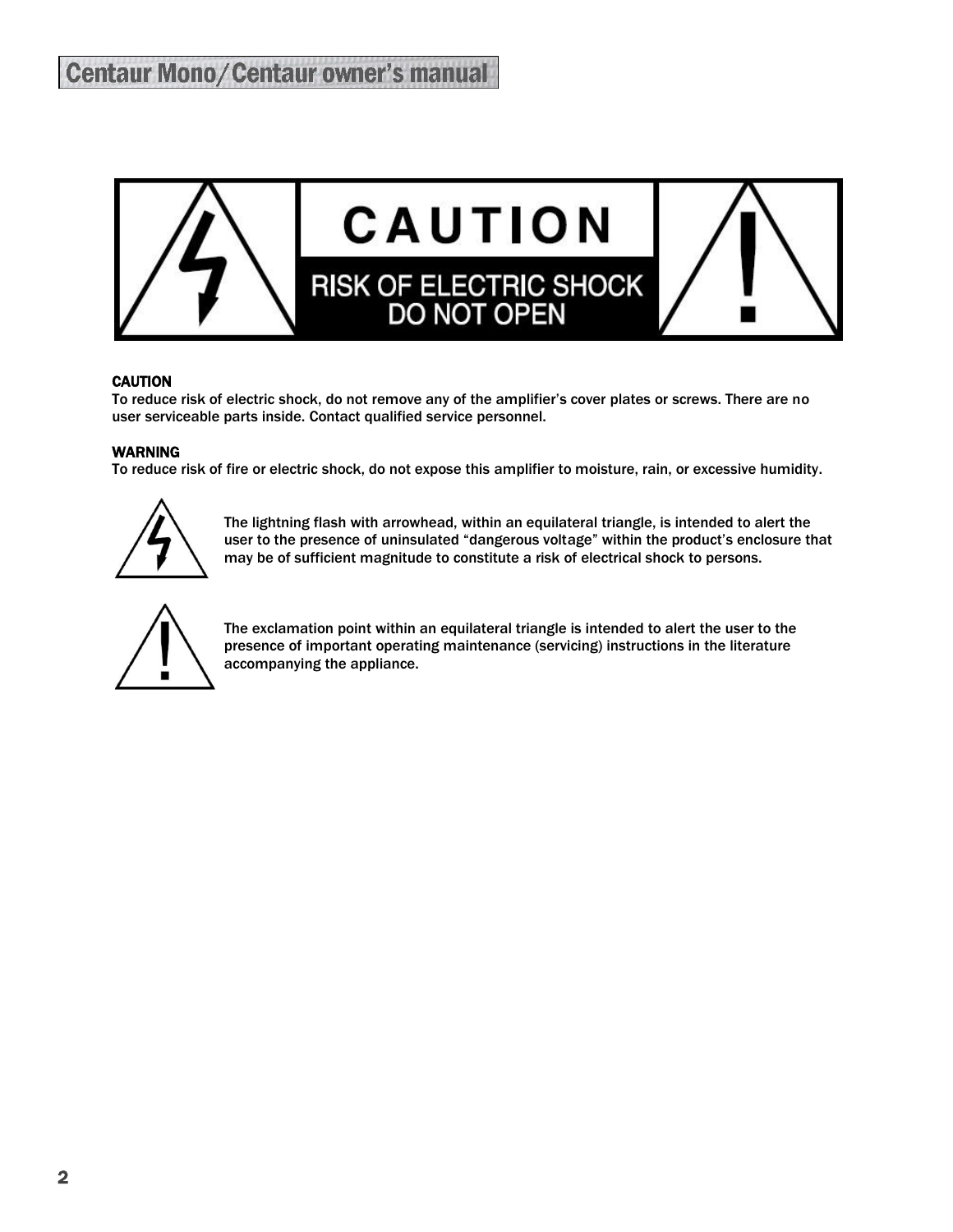Thank you for purchasing the Constellation Audio Centaur Mono or Centaur amplifier. You are about to experience what we believe is one of the finest amplifiers ever built.

Because of their very high power output, these amplifiers demand careful and thoughtful installation in order to deliver the performance it is designed to achieve. This is especially true of the Centaur Mono, which delivers double the power of the Centaur. By reading through this brief manual and following the simple steps outlined within, you can ensure that your amplifier performs at its very best.

#### **Contents**

| Page | <u>Topic</u>                        |
|------|-------------------------------------|
| 4    | Before you install the amplifier    |
|      | <b>Unpacking</b>                    |
|      | <b>AC connection</b>                |
|      | Locations                           |
|      | <b>Speakers</b>                     |
|      | In the event of malfunction         |
| 6    | Connections                         |
|      | <b>BAL input</b>                    |
|      | <b>Direct input</b>                 |
|      | <b>RCA input</b>                    |
|      | Speaker-cable binding posts         |
|      | 15-amp IEC AC socket                |
|      | Trigger jack                        |
| 8    | Controls / displays / indicators    |
|      | Front power switch                  |
|      | <b>LED status indicator</b>         |
|      | <b>Master power switch</b>          |
|      | Mute switch                         |
|      | Input select switch                 |
| 10   | <b>Operation</b>                    |
|      | Initial installation and power-up   |
|      | <b>Normal operation</b>             |
| 11   | <b>Maintenance</b>                  |
| 11   | <b>Troubleshooting</b>              |
| 14   | <b>Specifications: Centaur Mono</b> |
| 15   | <b>Specifications: Centaur</b>      |
|      |                                     |

16 For more information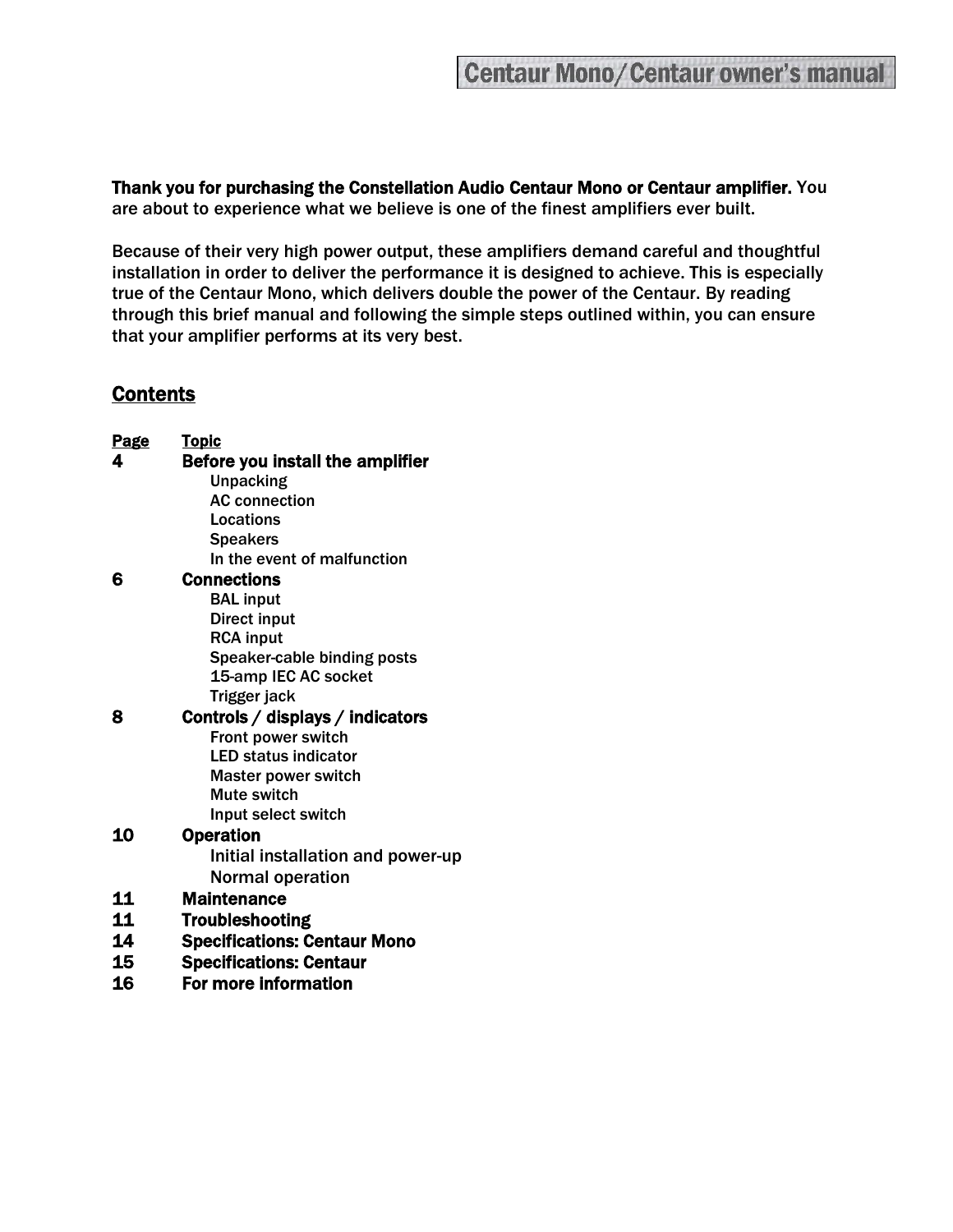#### Before you install the amplifier

#### Unpacking

At nearly 100 pounds each, the Centaur Mono and Centaur are too heavy for one person to lift safely. Two strong people are required to lift each amplifier and to move it from place to place.

Likewise, do not place these amplifiers on surfaces that cannot safely support their weight. Lightweight furniture and equipment racks should not be used to support these amplifiers.

Lift each amplifier by hooking your fingers under the side edges, as indicated by the arrows in the photos at right. It's a good idea to wear soft gloves to protect your fingers and help avoid fingerprints on the amplifier.



#### AC connection

For best performance, each amplifier should be plugged into its own dedicated 15- or 20-amp AC outlet, with no other component but the amplifier connected to that AC circuit.

It is especially important to provide a dedicated AC output if the amplifier is used with a speaker that has impedance dips down into the 2- or 3-ohm range at certain frequencies, a high-level signal at these frequencies can draw potential peaks well over 1,000 watts per channel.

While it may be tempting to plug two Centaur Monos into a single AC circuit, we strongly caution against it, especially if you have 15-amp AC circuits. A single 15-amp circuit provides only 1,800 watts of power, which isn't sufficient to allow two Centaur Monos to reach their peak output capability, especially with lowimpedance speakers. Not only will sound quality suffer, your listening sessions will likely be interrupted often when the Centaur Monos' considerable power draw trips your home's circuit breaker.

Do not plug the amplifier(s) into a power strip or AC line conditioner—few such products are designed to handle the current that these amps can pull.

When you connect or disconnect the AC cord, always grasp it by the plug, not by the cord itself. Pulling the plug out by the cord can damage the cord, the AC socket, and/or the amplifier.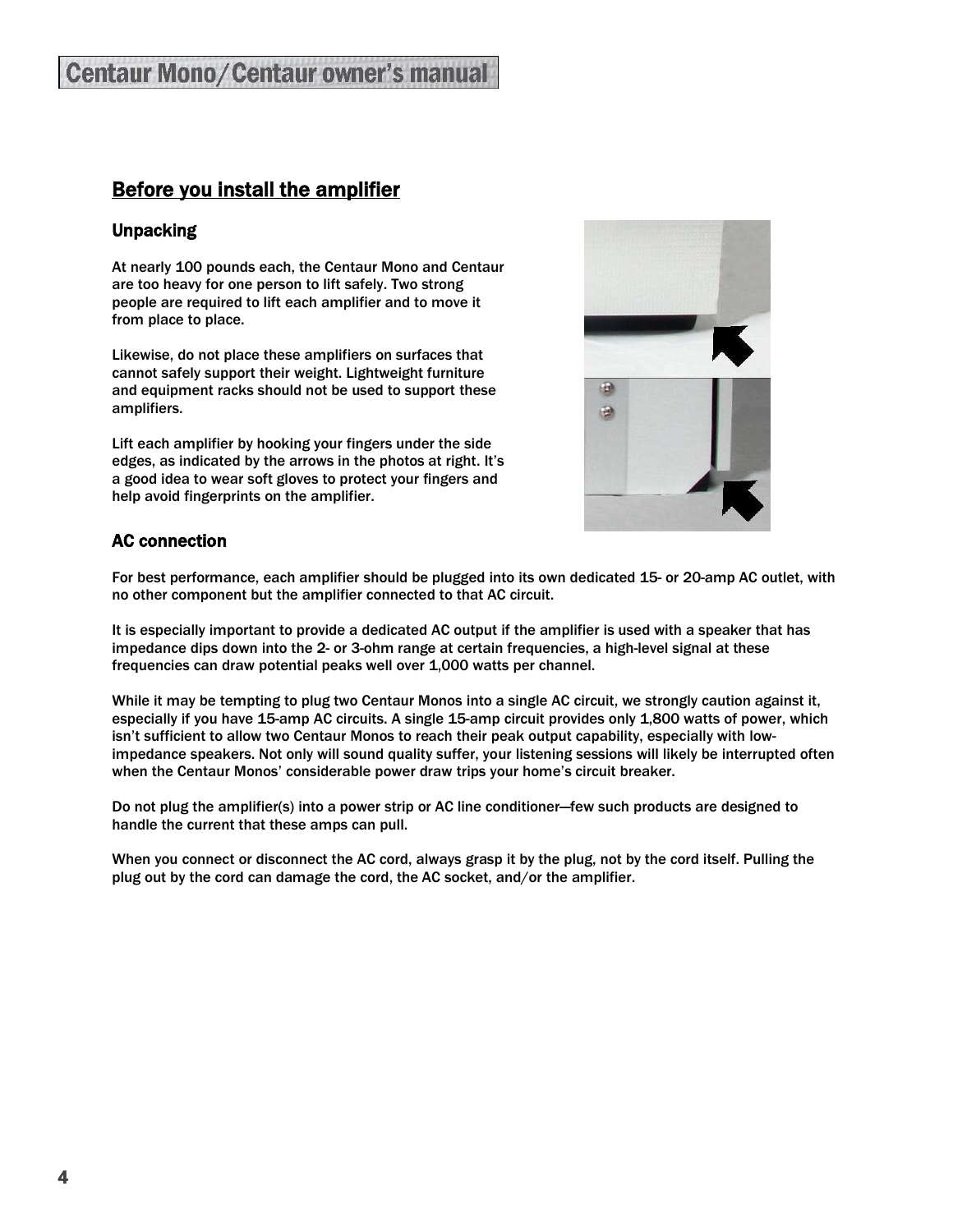#### Location

The Centaur Mono and Centaur must be installed in an area with adequate ventilation. There should be at least 6 in/15 cm of clearance between the vents on the side of the amplifier(s) and the nearest wall or cabinet. Ensure that no curtains or shades can be lowered in a way that will block the amplifier's vents. If the amplifier is installed in a cabinet or in an equipment closet, ensure that the cabinet/closet has adequate ventilation. Installation in an unventilated cabinet or closet may cause the amplifier to overheat.

The amplifier requires a room-temperature environment to operation properly. Ambient temperature should be about 70°F/21°C, plus or minus 10°F/5°C. Never install the amplifier in a place where it may be exposed to direct sunlight, and do not install it next to a room heater, radiator, air conditioner, etc. Ambient temperature can rise even more quickly with two Centaur Monos, so if you place both of them in an enclosed or tight space, make extra sure to provide plenty of ventilation and air flow.

Make sure that the amplifier will not be exposed to moisture. Do not locate it in an area where it might be spilled on, and do not place it in a humid location (such as an unfinished basement).

Installing the Centaur Mono or Centaur in a place where it will be exposed to direct sunlight or moisture, or where it will not have adequate ventilation, will void your warranty.

#### **Speakers**

The Centaur Mono and Centaur sufficient voltage and current to drive practically any loudspeaker made, regardless of the speaker's impedance, sensitivity, or "power rating." However, the Centaur and, especially, the Centaur Mono have enough power to damage some loudspeakers if used carelessly. When you turn up the volume on your preamp, do it gradually. If you hear distortion, crackling noises, or mechanical thumps from the speaker, turn the volume down immediately.

You can best appreciate the amplifier's performance by connecting it to a large set of full-range loudspeakers. It will sound excellent with small speakers, too, but if you connect it to a small set of speakers, avoid turning the volume on your preamp to maximum.

Constellation Audio is not responsible for damage of any speaker connected to the Centaur Mono or Centaur.

#### In the event of malfunction

Do not under any circumstances open the cabinet of the amplifier. There are no user-serviceable parts inside. Opening the cabinet can present a shock hazard even if the AC power is disconnected. Any alteration or modification of the amplifier's internal parts or circuit will immediately void your warranty.

If your amplifier does not function correctly, refer to the Troubleshooting section at the end of this manual. If you are still unable to resolve the problem, contact your Constellation Audio dealer.

If any liquid is spilled on the amp, or if any metal object (such as a staple or a paper clip) is inadvertently forced in through the vents, immediately disconnect the AC power and contact your Constellation Audio dealer.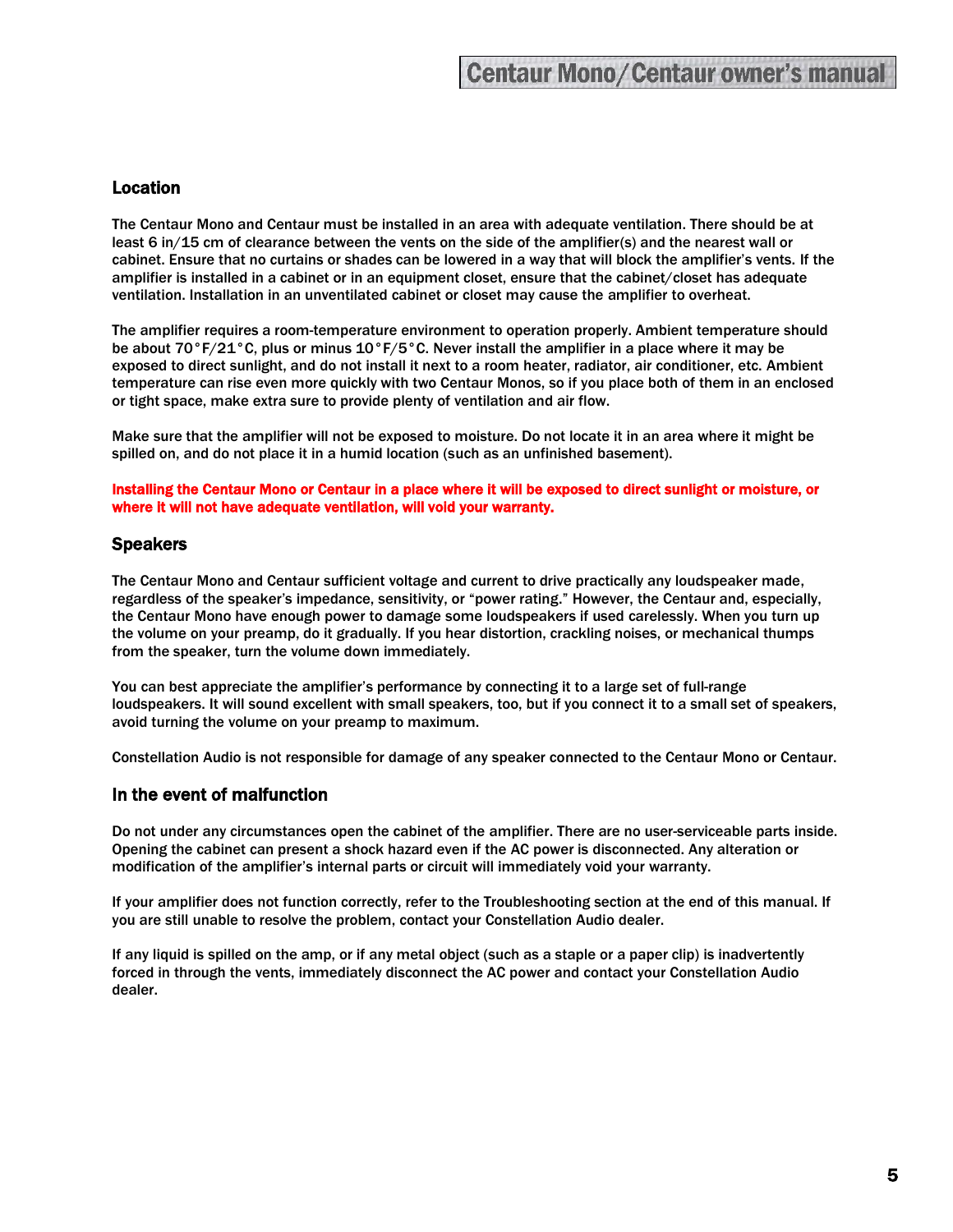#### **Connections**

#### 1. BAL input

Use this XLR balanced input for connection to balancedoutput preamps of other brands. To select this input, set the input switch to BAL (left position). To remove the XLR plug, push on the tab above the jack and pull the plug out.

#### 2. Direct input

Use this XLR balanced input only for connection to the Constellation Audio Virgo or Altair preamp. This connection forms the Constellation Direct—an audio interface that is, in essence, perfectly balanced. The positive- and negativegoing halves of the signal will exhibit near-zero difference except for their polarity. To select this input, set the input switch to Direct (middle position). To remove the XLR plug, push on the tab above the jack and pull the plug out.

#### 3. RCA input

This input is provided as a convenience. You can use it if you elect to feed the amplifier with an unbalanced signal source. To select this input, set the input switch to RCA. However, to get the best performance from the Centaur you must use an XLR input.



*Centaur Mono input jack layout* 



*Centaur input jack layout*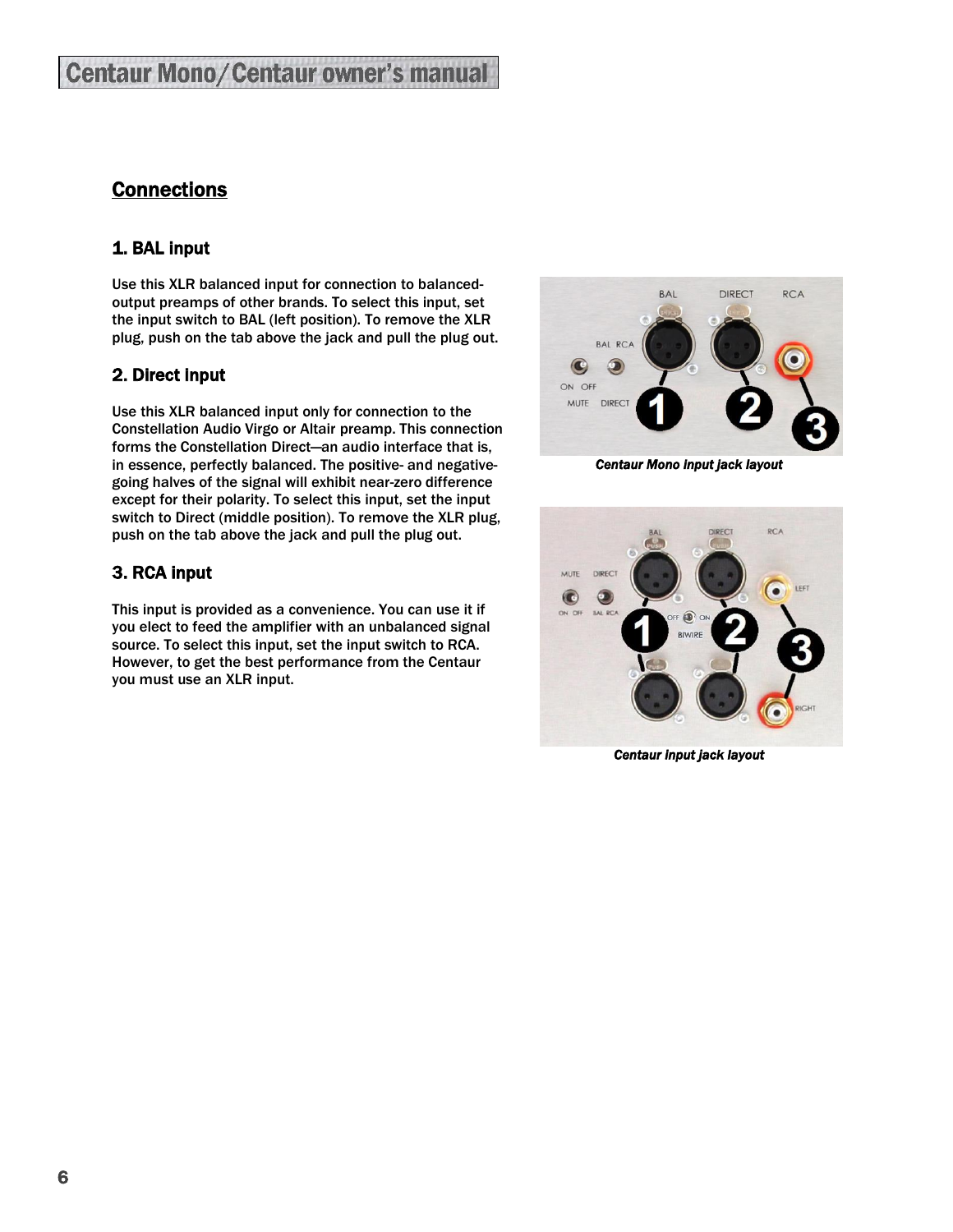#### 4. Speaker-cable binding posts

On the Centaur Mono, two sets of binding posts are provided for each amp's output. These can be used for standard cabling (with a two–conductor cable running from the amp to the speaker) or in a biwired arrangement with separate cables going from one amp to the speaker's woofer and midrange/tweeter drivers. Consult your speaker's manual for more information. On the Centaur, one set of binding posts is provided for each channel. These may also be used for biwiring; see the discussion of the Biwire switch on page 9.

Connect the marked connector or cable conductor for the left speaker cable to the left positive (+ or red) binding post and the unmarked connector to the negative ( or black) binding post underneath. Repeat with the right speaker cable. Make sure the speaker cables on both channels are connected identically marked cable conductor or connector to red, unmarked conductor or connector to black. Note that on the Centaur Mono, the



*Centaur Mono binding post layout*



*Centaur binding post layout*

positive (+ or red) terminals are on the left side, seen from the rear) and the negative terminals (- or black) are on the right side.

The binding posts accept spade lugs or banana plugs. Make certain that the spade lugs on your cables will fit the amplifier's binding posts—do not force the spade lugs onto the posts if they do not fit. Do not use bare wire connections, because the amplifiers' high power output might vaporize any stray wires that touch. The binding posts are designed to be tightened only by hand. Do not use tools to tighten the binding posts.

Before you turn on the power, check at the terminals of the speakers and the amplifier to make sure the positive and negative leads of the speaker cables are separated and not touching.

#### 5. 15-amp IEC AC socket

Connect the supplied 15-amp AC cord here. You may also use an aftermarket power cord if you wish.

#### 6. Trigger input

This 3.5mm jack accepts a 12-volt DC on/off trigger signal from preamps and third-party control systems. When a 12 volt DC trigger signal is input to the jack, the Centaur will turn on. When the trigger signal stops, the amplifier will turn off.

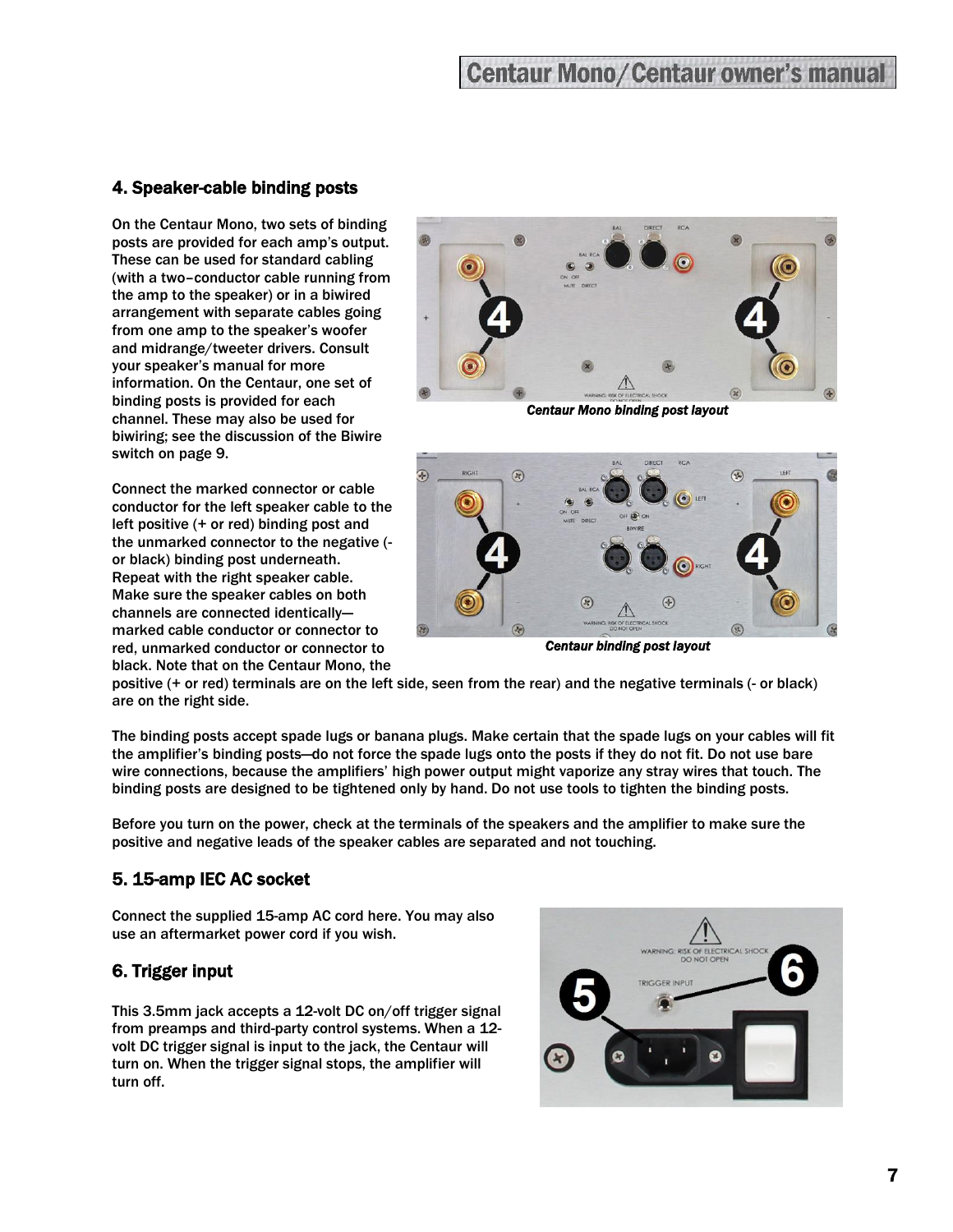### Controls / displays / indicators

#### 7. Front power/mute switch

The bar running across the front of the amplifier is the power/mute switch. Press on the left end of the bar and hold it for 3 seconds to turn the amp on and off. Press and release the left side of the bar to activate and deactivate mute mode.

#### 8. Status indicator LED

This LED shows if the amp is on or off, and also indicates mute, warm-up, and cool-down modes. Here are the LED modes: SOLID RED: Standby mode. Amp is powered down but ready to use. FLASHING RED: Cool-down mode. Amp is powered off but cooling down. The power button cannot be used in this mode. This mode lasts 1 minute. FLASHING GREEN: Warm-up mode. Amp power is on but amp is warming up and cannot be used. This mode lasts 1 minute. SOLID BLUE: On mode. Amp power is on and the amplifier is fully functional.

FLASHING BLUE: Mute mode. Amp is powered but will produce no sound.

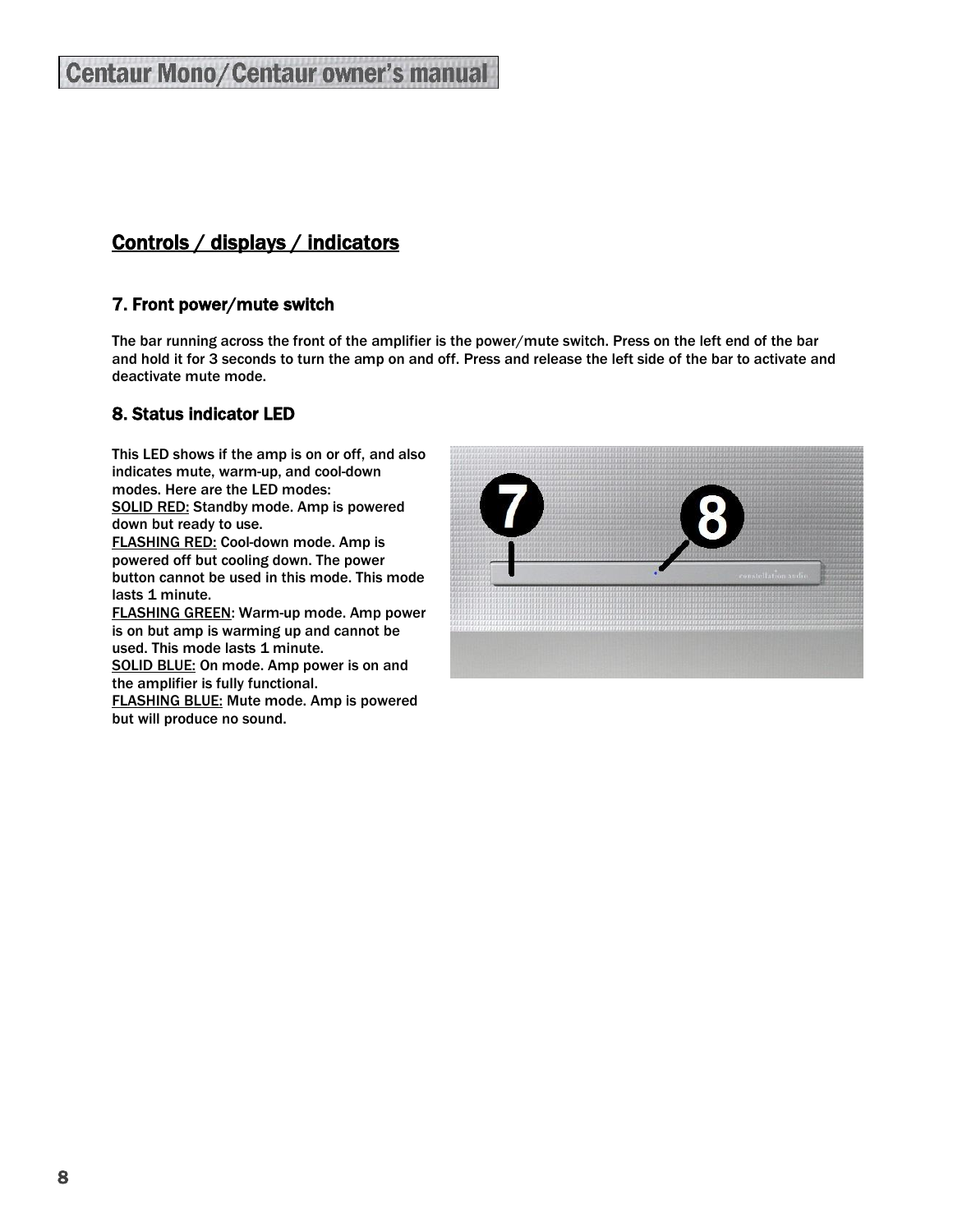#### 9. Master power switch

This switch disconnects the amplifier from AC power.

If the switch is set to the Off position, the front power switch will not be active and the status indicator LED will not be illuminated. If the switch is set to the On position, the front power switch will become active and the LED will glow solid red, indicating standby mode.

This switch also resets the amplifier's internal circuit breaker. If the circuit breaker trips, flip the switch off and on again to reset it.

#### 10. Mute switch

This switch puts the amplifier into mute mode. In this mode, the amplifier is fully powered up, but the sound is muted. Use this mode if you wish to mute the sound, of course, but also when you are checking the connections into and out of the amplifier. In the event of an accidental disconnection, using the mute mode will prevent unwanted bursts of sound from coming through the speakers.

#### 11. Input select switch

Use this switch to select which of the amplifier's inputs you wish to use. The BAL setting (left position) selects the balanced input, which should be used with balancedoutput preamps not manufactured by Constellation Audio.

The Direct setting (middle position) selects the Direct input, which should be used for connections to the Constellation Audio Virgo or Altair preamp. This setting and input form half of the Constellation Direct—an audio interface that is, in essence, perfectly balanced. The positive- and negative-going halves of the signal will exhibit near-zero difference except for their polarity.

The RCA setting (right position) selects the RCA input, used with preamps that do not offer balanced output. This connection is provided for convenience only; for best performance, use a preamp with balanced output.

#### 12. Biwire switch (Centaur stereo only)

This switch, found only on the stereo version of the Centaur, allows easy configuration of the amplifier for biwiring—using one channel of the amp to power the speaker's woofer and the other channel to power the tweeter and midrange drivers. (This arrangement is also known as passive biamping.) To use this switch, you must have speakers that are designed for biwiring, i.e., that have at least two sets of binding posts.

To biwire your speakers, connect one channel of the Centaur to the speaker's lower set of binding posts, and the other channel to the speakers upper set of binding posts. Set the Biwire switch to on. Use only the rightchannel (lower) input on the Centaur. Turning Biwire on sends this signal to both channels of the amp.

Earlier versions of the Centaur do not have this switch, but may still be used for biwiring/biamping. Consult your Constellation Audio dealer for more information.



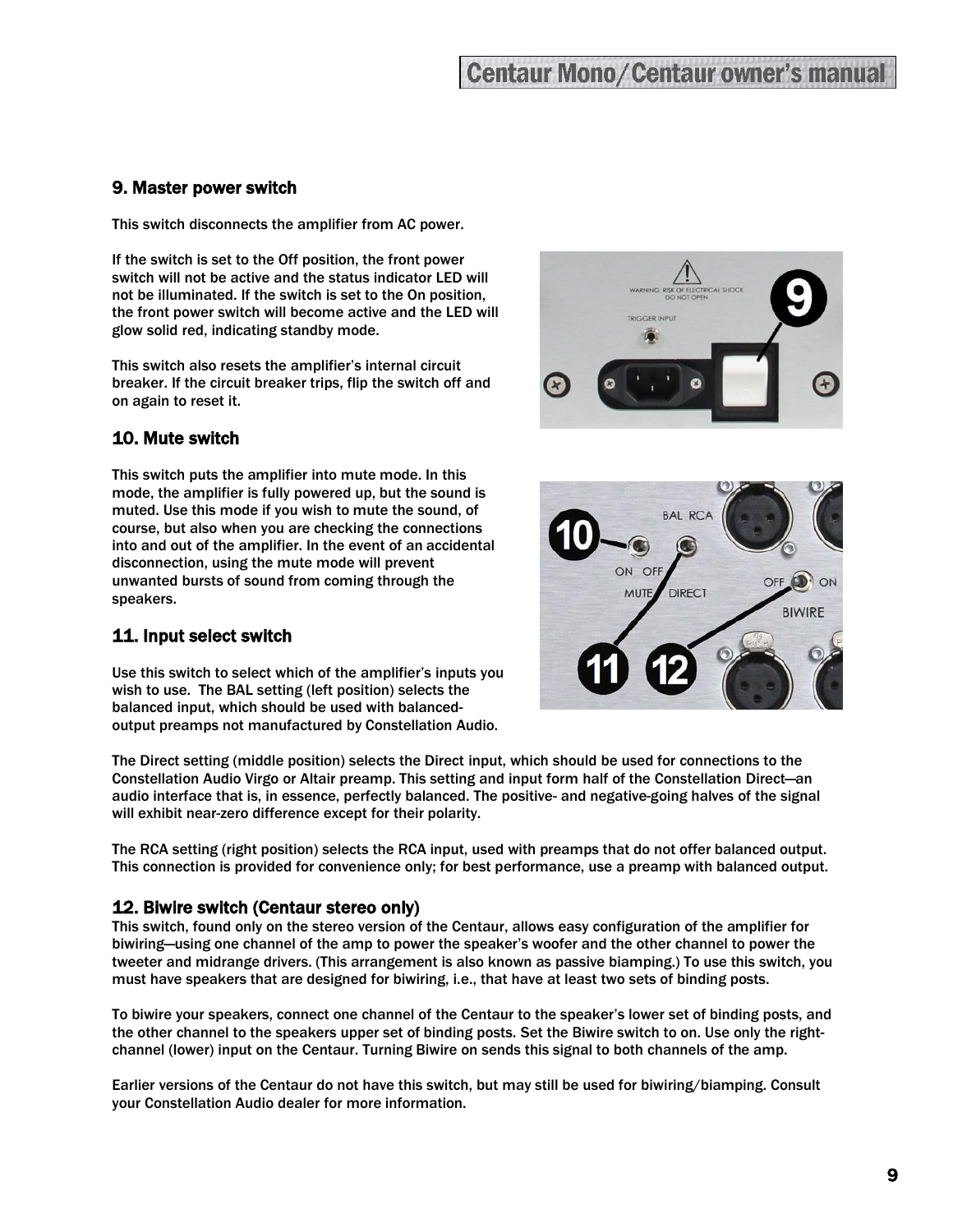#### **Operation** Initial installation and power-up

STEP 1: Before making any connections, make sure the amplifier's master power switch is turned off. If the AC has not been connected, connect the amplifier(s) to the wall AC power socket using the supplied cord.

STEP 2: If you are using Centaur Monos, connect a high-quality speaker cable from the left speaker to the left amplifier's binding posts, and repeat the process for the right speaker/channel. If you are using a Centaur stereo amp, connect the speaker cable from the left channel binding posts to the left speaker, and repeat for the right channel/speaker. Be sure to connect the marked (often red) connector or cable to the positive (red or +) binding post on the amplifier, and the unmarked (often black) connector or cable to the negative (black or -) binding post on the amplifier. If you are using Centaur Monos, you may use either of the two positive (red or +) posts and either of the two negative (black or -) posts; just make sure that the red/+ post is connected to the red/+ cable and that the black/- post is connected to the black/- cable. Repeat for the right speaker.

If you are biwiring/biamping your speakers using the Centaur stereo amp, set the Biwire switch to on, connect one channel of the Centaur to the speaker's lower pair of binding posts, and the other channel to the speakers upper pair of binding posts.

Make sure that the conductors of the cables do not touch; that there are no stray wires coming from the cables that might cause a short circuit; and that the amplifier and speakers do not come into contact with metal objects that might cause a short circuit. While the amplifier is internally protected against short circuits, it delivers enough current to vaporize small wires, so a fire hazard can result in the event of a short circuit.

STEP 3: Connect a high-quality XLR balanced audio interconnect from the left channel of the preamp output to the left Centaur Mono's XLR input or the Centaur's left channel XLR input. Use the Direct input if you are using a Constellation Audio Virgo or Altair preamp; the BAL input if you are using a balanced XLR connection from a different brand of preamp, and the RCA input if your preamp offers only unbalanced RCA output. Repeat for the right channel.

If you are biwiring/biamping your speakers using a pair of Centaur stereo amps, connect the signal from the left-channel output of the preamp to the right-channel (lower) input of the left Centaur, and the right-channel preamp output to the right-channel (lower) input of the right Centaur.

STEP 4: Using the input select switch near the amplifier's input jacks on the back panel, select the input to which you connected the interconnect cables. Set the switch to BAL (left position) if using the regular balanced inputs, Direct (middle position) if using the Constellation Direct Direct inputs, or RCA if using the unbalanced RCA inputs.

STEP 5: Make sure the mute switch is set to Off (on both amps if you are using Centaur Monos or two Centaur stereo amps).

STEP 6: Turn on the master power switch on the back of the amplifier (both amps if you are using Centaur Monos), above the connection for the AC cord. The front LED status indicator on the amplifier(s) should glow red. If it does not, check your AC connection.

STEP 7: To power up the amp, push the left side of the bar on the front panel for 3 seconds. The LED status indicator in the middle of the bar will start flashing green, which indicates that the amplifier is warming up. After 1 minute the indicator will turn solid blue and the amp will be active. If the preamp and a source are connected and playing, and the volume on the preamp is up, you should hear sound.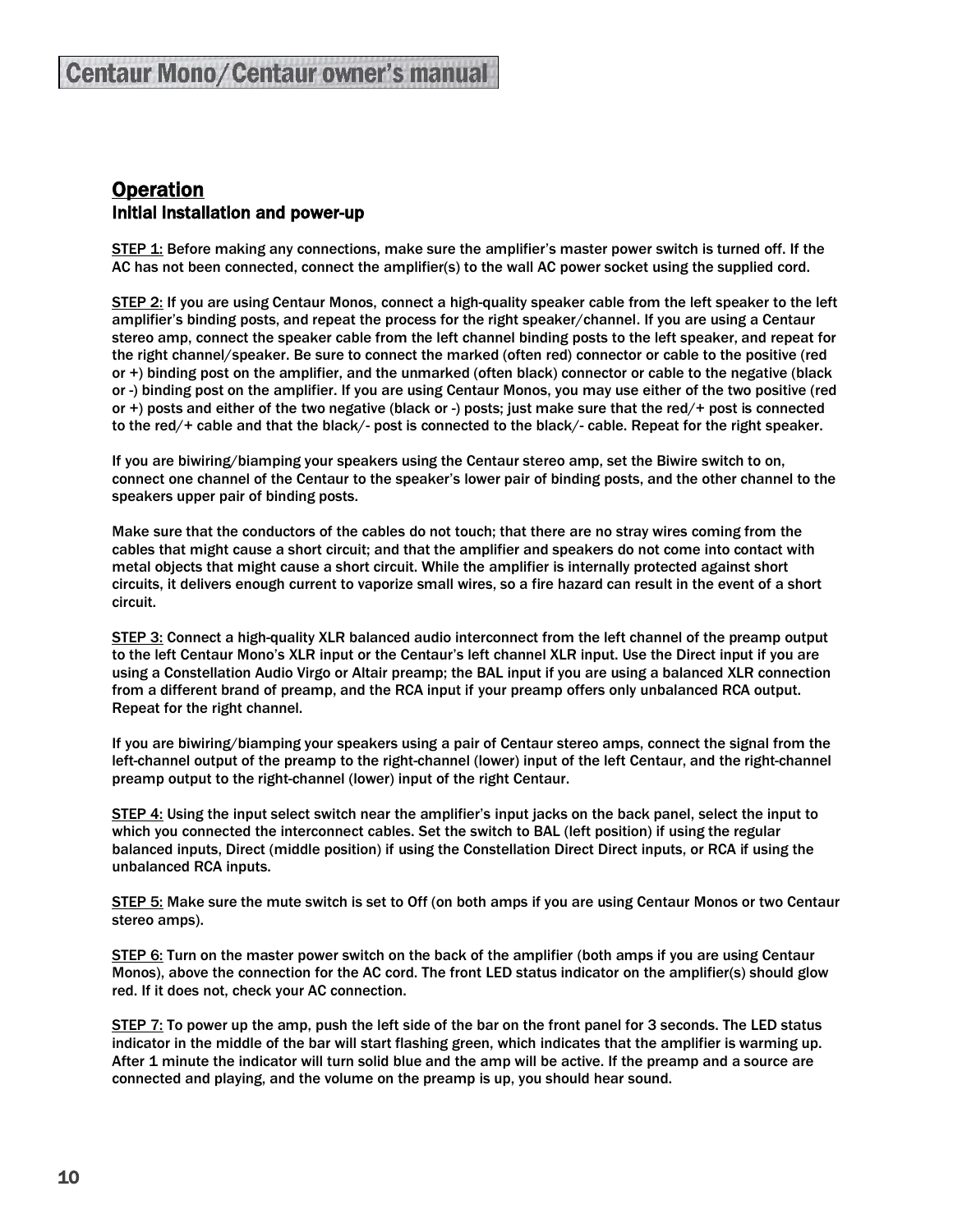STEP 8: To mute the amplifier, press and release the left side of the bar on the front panel. The LED status indicator will start flashing blue and the sound will stop. To unmute the amp, press and release the left side of the bar again.

STEP 9: To turn the amplifier off, press and hold the left side of the bar on the front panel for 3 seconds. The LED status indicator will start to blink red, indicating that the amp is in cool-down mode. It will remain in this mode for 1 minute, and during this time, you will not be able to use the front power button. After 1 minute, the LED will glow solid red and you can power up the amp again.

#### Normal Operation

Once the amplifier is installed and properly set up, it normally requires no user operation except for turning the amplifier on and off.

Other than the power button on the front panel, the only control that you might want to use on a regular basis is the mute function, which can be activated from the front power button or the rear mute switch. However, this function is provided mainly as a convenience—you would normally use the mute function on your preamp or the pause button on your source device to mute the sound from your audio system.

#### Maintenance

The Centaur Mono and Centaur require no regular maintenance.

If the amplifier's surface becomes dusty, simply wipe it off with a soft dry cloth. Do not spray cleaners on the surface.

To clean fingerprints from the surface of the amplifier, spray a small amount of mild window cleaner such as Windex onto a soft dry cloth, then use the cloth to remove the fingerprints. Do not spray the cleaner directly onto the amplifier.

If dust collects inside any of the amplifier's vents, vacuum it out with a hand vac or shop vac. Use a brush attachment if available in order to avoid scratching the surface of the vents. If you do not have a brush attachment, do not touch the surface of the vent with the nozzle of the vacuum, in order to avoid scratching the surface.

#### **Troubleshooting**

#### Amplifier will not turn on

1. Check to see if the front status indicator LED is illuminated red. If it is not, try the following steps in order. If any one of the steps restores the power, there is no need to continue to the next steps.

- A. Make sure the master power switch on the rear of the amplifier is turned on.
- B. Check to make sure the AC cord is connected to the amplifier and to a wall outlet.

C. Flip the master power switch off and on again. This will reset the amplifier's internal circuit breaker.

D. Check the circuit breaker in the electrical box to make sure it has not been tripped. If it has, check to make sure a short circuit does not exist at the amplifier's speaker terminals or the speaker's input terminals. If no short circuit exists, flip the breaker on and off to reset it.

E. If none of these conditions restores power, it is likely one of the amplifier's internal fuses is blown. Do not attempt to change the fuse yourself—the amplifier requires the use of special high-voltage fuses that are not commonly available. Contact your Constellation Audio dealer for service.

2. If the front status indicator LED is illuminated red, push the left side of the front power switch bar and hold it for 3 seconds. The LED should begin flashing green. If it does, wait for 1 minute for the amplifier to warm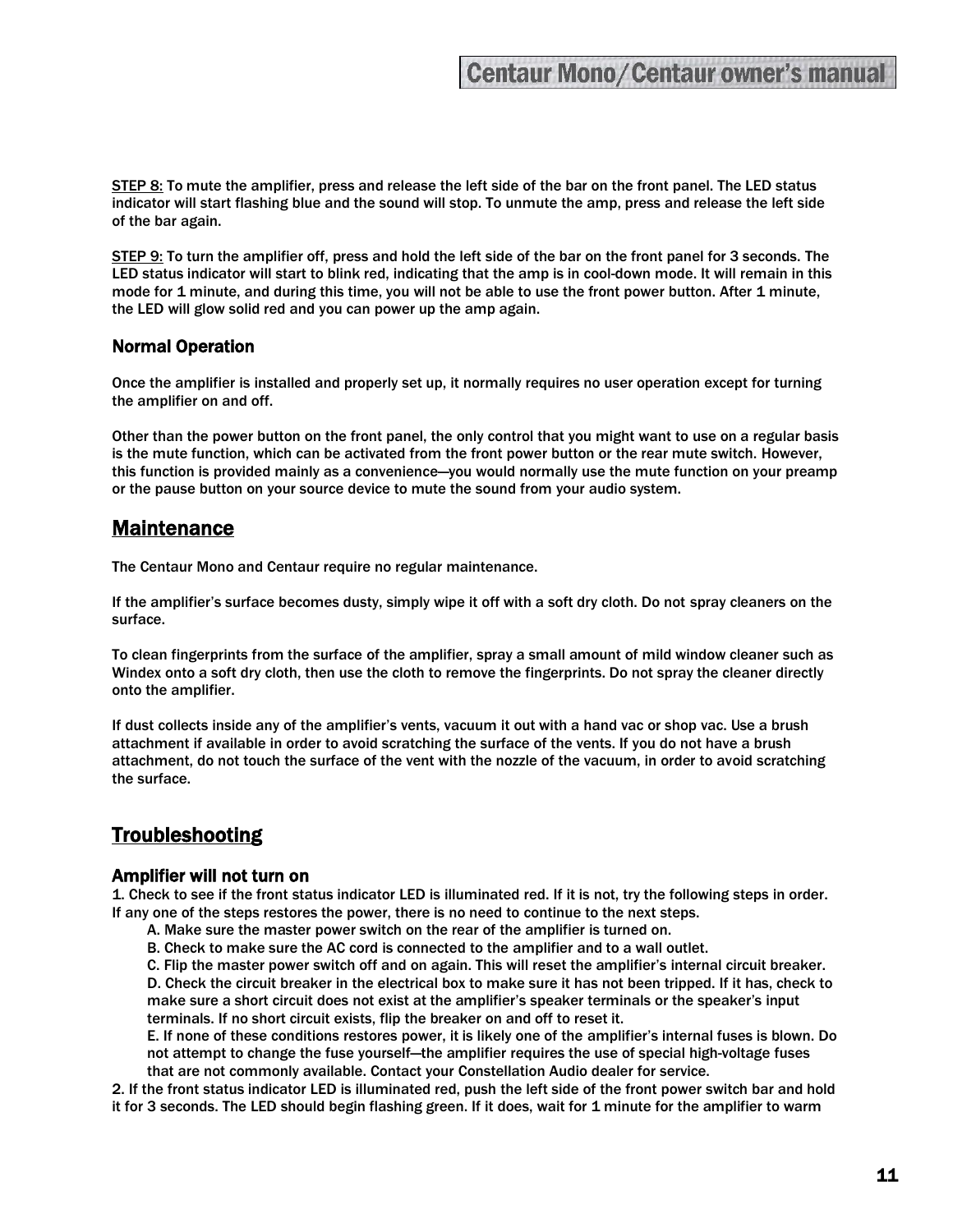up. When the LED turns blue, the amplifier is ready to use. If the LED glows red but does not change color when you push and hold the power switch, contact your Constellation Audio dealer.

#### Amplifier is on but no sound is produced

1. Make sure the front status indicator LED is glowing blue, indicating that the amp is warmed up and in active mode. If the LED is glowing red, push it and wait 1 minute for the amp to warm up and the LED to glow blue. Sound should now be restored.

2. If the LED is flashing blue, the amplifier is in mute mode. Push the left side of the front power switch bar and release it. The LED should glow solid blue and sound should be restored. If not, check to make sure the rear mute switch is set to Off.

3. If the switch is glowing blue and you hear no audio, try the following steps in order. If any one of the steps restores the power, there is no need to continue to the next steps.

A. Check to make sure your preamp and signal source are both turned on, and your preamp is not in mute mode.

B. Make sure the desired source is selected on your preamp.

C. Make sure the source device is putting out signal—i.e., if it is a CD player, make sure that the CD is playing and not in pause mode.

D. Check the connections between the amplifier(s) and the preamp, and between the preamp and the audio source device. If a cable is disconnected, reconnect it. If this does not restore sound, try substituting a different set of cables in order to make sure the original set was functioning properly. E. Check the connections between the amplifier(s) and the speakers. Make sure the speaker cables have not come loose. If it has, turn the power off on the amplifier(s), wait for the front LED to glow red, then re-install the cable.

F. If you are using two Centaur stereo amps for biwiring, make sure the input cables are connected to the right-channel (lower) inputs of the amplifier.

#### Sound comes from the wrong speaker

If left-channel sounds are coming from the right or vice-versa (i.e., the violins in an orchestral recording come from the right speaker, not the left), check the cable connections between the amplifier(s) and the speakers, between the amplifier(s) and the preamp, and between the preamp and the source device. Make sure leftchannel interconnect cables are connected to the left channels of the source, preamp and amp, and right to the right channels. Make sure the left speaker is connected to the Centaur's left-channel binding posts, or to the Centaur Mono or biwired Centaur stereo used for the left channel. Check the right speaker connection in the same way.

#### Sound comes from only one speaker

1. If you are using Centaur Monos or biwired Centaur stereo amps, make sure both amps are plugged in and powered up. If you encounter difficulties, follow the troubleshooting steps under "Amplifier will not turn on" above. If you are using biwired Centaur stereo amps, make sure the Biwire switch is set to on.

2. Switch the preamp to a different input and play music from a different source device. If sound now comes from both speakers, check the connection between the source device and the preamp.

3. If you get sound from only one speaker no matter which preamp input you select, check the cables connecting the preamp to the Centaur (or the two Centaur Monos or biwired Centaur stereo amps), and the amp(s) to the speakers. Make sure the speaker cables are firmly connected to the amplifier and the speaker, and that the cables have not been damaged. Then check to make sure the interconnect cables are connected correctly between the source component and the preamp, and between the preamp and the amplifier(s), and that all of the interconnect cables are in good condition.

4. If these steps do not restore sound to both speakers, turn the rear power switch off on the Centaur Mono or biwired Centaur stereo connected to the speaker that is not working, or on the single Centaur stereo amp. Leave the music playing, and allow it to continue to play until the sound dies out. This will discharge the power supply to avoid possible electrical shock or amplifier damage. If you are using Centaur Monos or biwired Centaur stereo amps, connect the left speaker to the amplifier normally used for the right channel,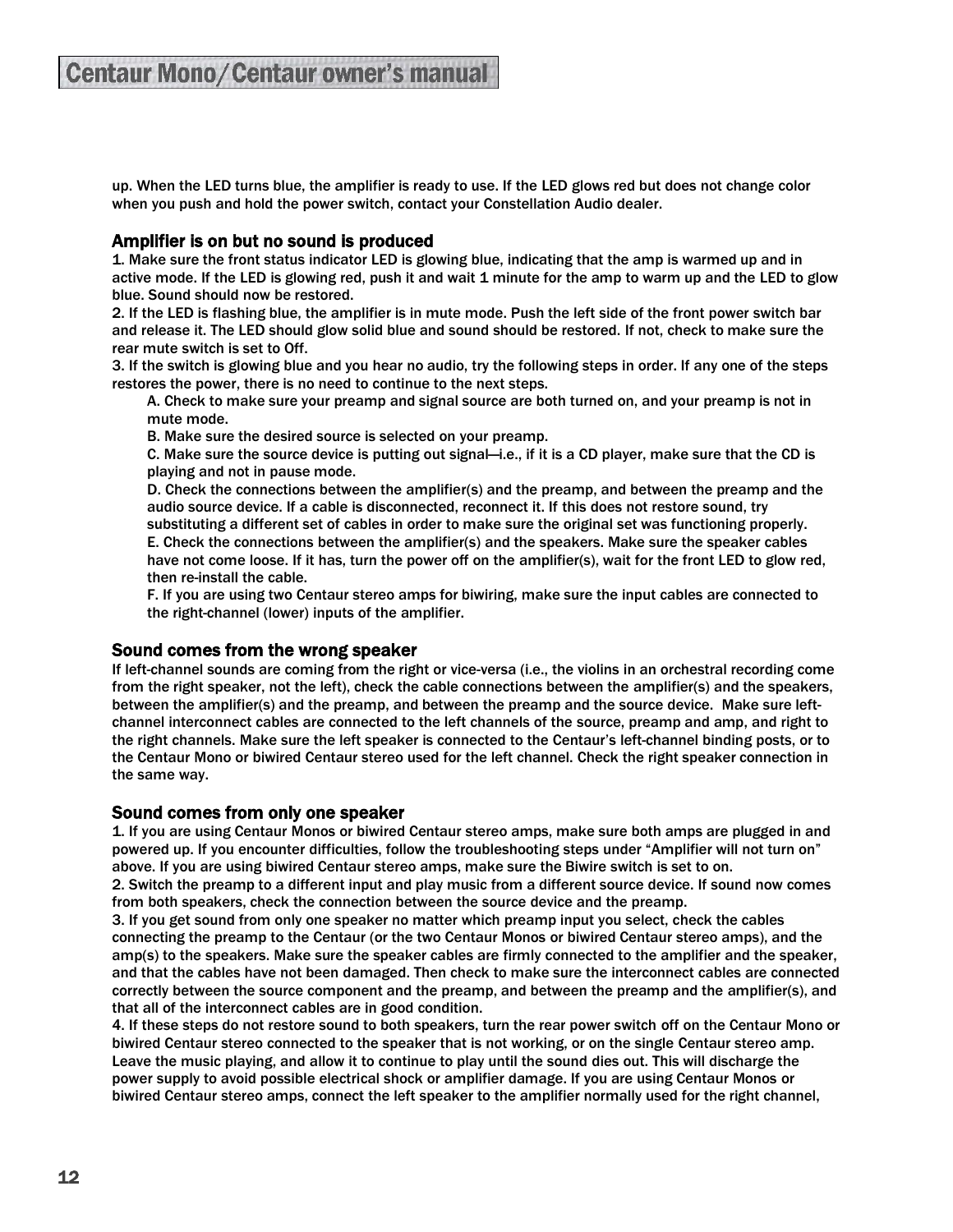and vice-versa. If you are using a non-biwired Centaur stereo amp, switch the speaker cables, connecting the left speaker to the Centaur's right channel and the right speaker to the Centaur's left channel. If the same speaker doesn't work—if, say, the left speaker was silent before and it's still silent after you switch the cables—you probably have a malfunction in that speaker. If the sound moves to the other speaker—i.e., if only the left speaker was playing but now only the right speaker is playing—contact your Constellation Audio dealer.

#### Sound seems unfocused

1. Play a CD of typical pop vocals and sit in front of your speakers at an equal distance from both (at least 8 feet away from each speaker). If the vocals seem to come from between the speakers, they are connected correctly. Alternatively, you can use the "barking dog" test from the *Stereophile Test CD* or a similar phase check test from another test CD.

2. If the vocals seem to come from all around you, make sure that the cables on both Centaur Monos (or both channels of the Centaur stereo amp) are connected properly, with the marked connectors or cables connected to the positive (red or +) binding post on the amplifier, and the unmarked connectors or cables connected to the negative (black or -) binding posts.

3. If you need to change the speaker cable connection, turn the amplifier off first. To avoid possible electrical shock or damage to the amplifier, you must discharge the energy stored in the power supply. To discharge the power supply, turn the power off with music playing. It may take up to a minute or so for the sound to die out. After the sound dies out, it is OK to change or adjust the cables.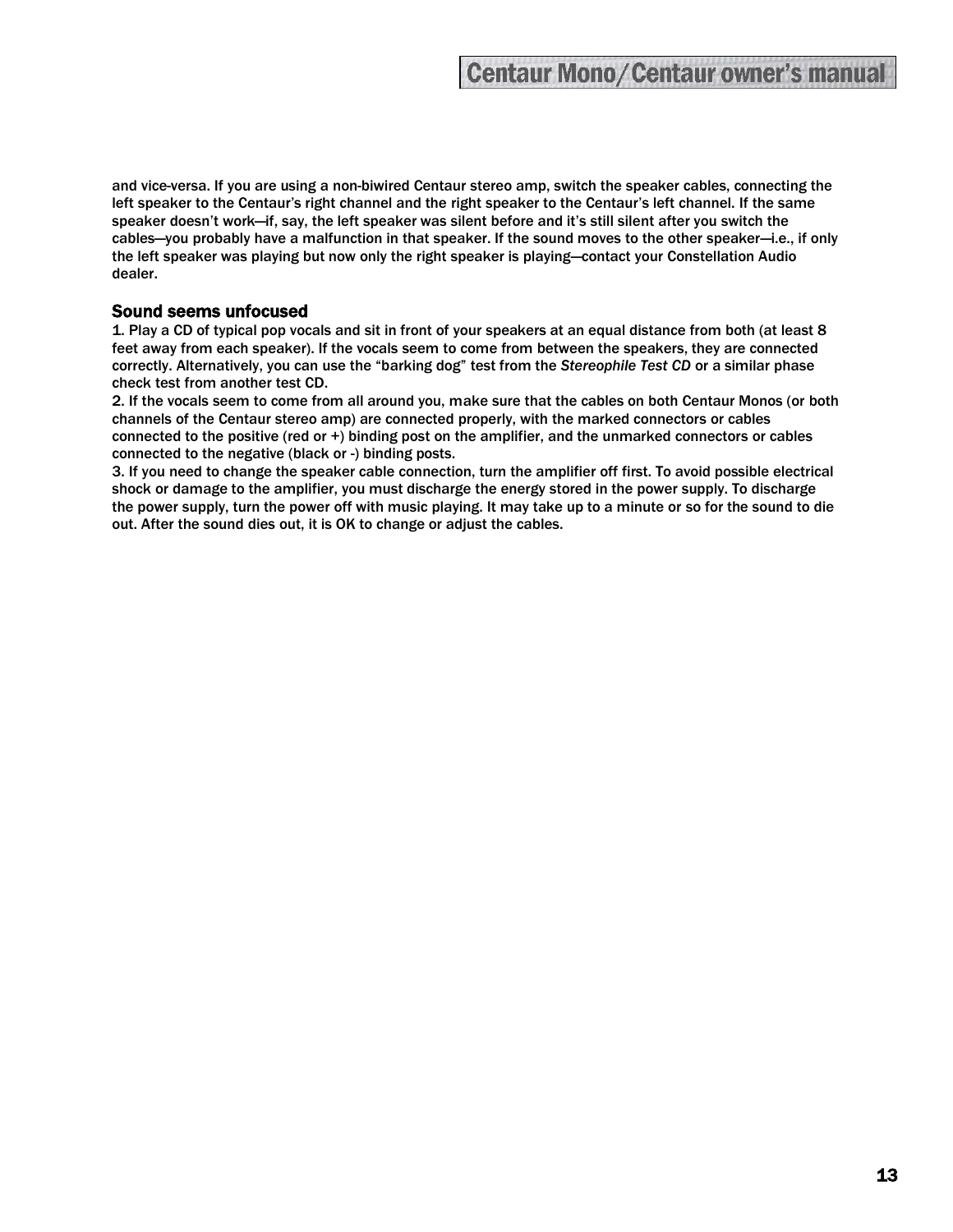## Specifications: Centaur Mono

| <b>Inputs</b>                                                                                                                          | <b>1 Constellation Direct XLR</b><br>1 standard balanced XLR<br>1 unbalanced RCA |
|----------------------------------------------------------------------------------------------------------------------------------------|----------------------------------------------------------------------------------|
| <b>Outputs</b>                                                                                                                         | dual metal binding posts                                                         |
| Power output, $8\Omega$ (1 kHz @ 1% THD+N)<br>Power output, $4\Omega$ (1 kHz @ 1% THD+N)<br>Power output, $2\Omega$ (1 kHz @ 1% THD+N) | 500 watts<br>800 watts<br>1000 watts                                             |
| <b>Frequency response</b>                                                                                                              | 10 Hz to 100 kHz<br>$+1/-0.5$ dB                                                 |
| Gain                                                                                                                                   | <b>14 dB Constellation Direct</b><br>26 dB Balanced & RCA                        |
| THD+N $(1 \text{ kHz} \otimes \text{up to } 90\% \text{ of rated power})$                                                              | < 0.05%                                                                          |
| <b>Output impedance</b>                                                                                                                | $0.1\Omega$                                                                      |
| Damping factor ( $8\Omega$ load)                                                                                                       | 80                                                                               |
| Input impedance                                                                                                                        | 20KΩ Constellation Direct<br>$20$ KΩ XLR balanced<br>10KΩ RCA unbalanced         |
| <b>Output noise</b>                                                                                                                    | <70 µV, 500 kHz BW<br>-116 dB @ 250 watts                                        |
| Weight                                                                                                                                 | 103 lbs/46.7 kg                                                                  |
| Dimensions (hwd)                                                                                                                       | 11.00 x 17.00 x 20.00 in<br>280 x 432 x 508 mm                                   |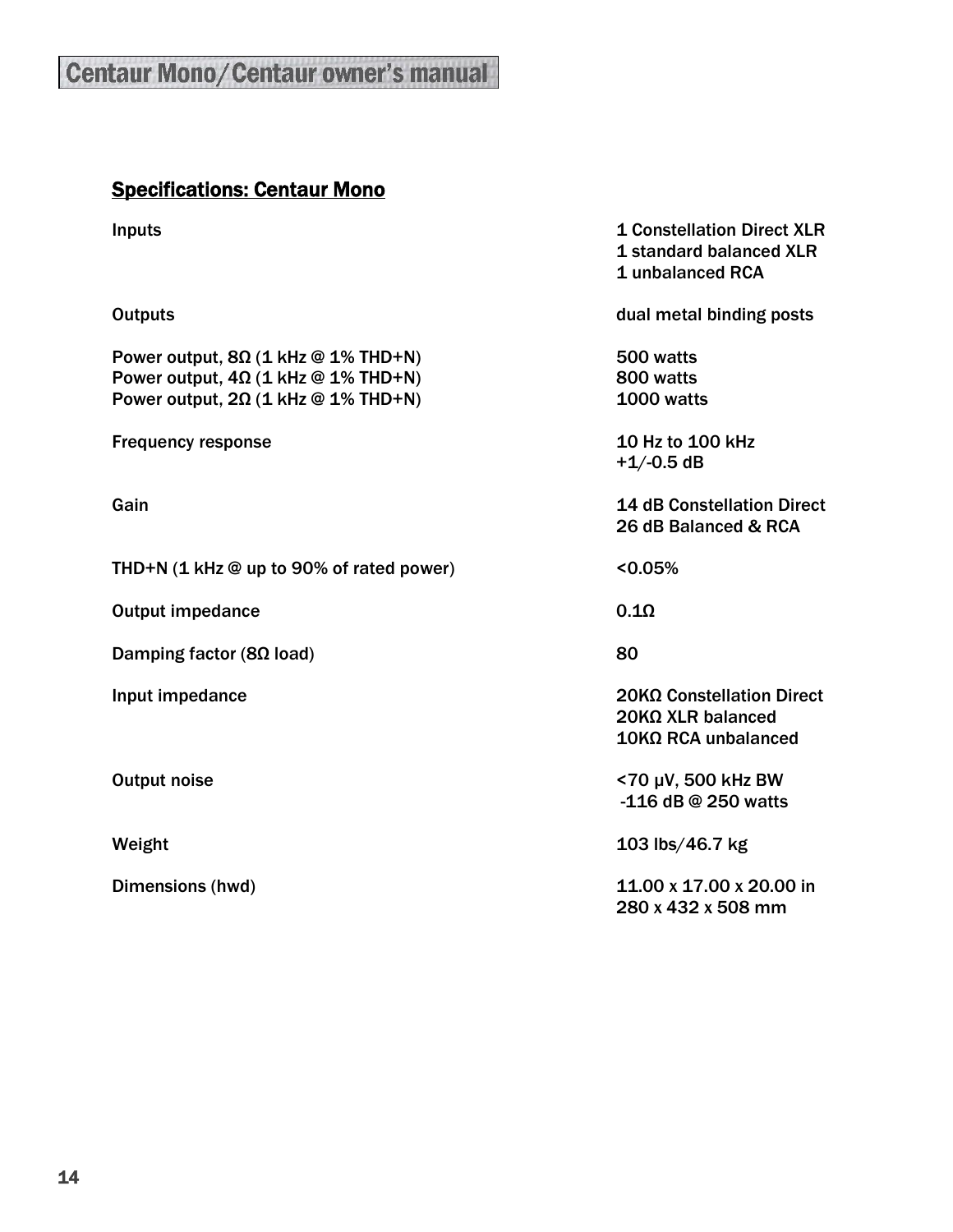## Specifications: Centaur

| <b>Inputs</b>                                                                                                                                                              | <b>2 Constellation Direct XLR</b><br>2 standard balanced XLR<br>2 unbalanced RCA |
|----------------------------------------------------------------------------------------------------------------------------------------------------------------------------|----------------------------------------------------------------------------------|
| <b>Outputs</b>                                                                                                                                                             | metal binding posts                                                              |
| Power output per channel, $8\Omega$ (1 kHz @ 1% THD+N)<br>Power output per channel, $4\Omega$ (1 kHz @ 1% THD+N)<br>Power output per channel, $2\Omega$ (1 kHz @ 1% THD+N) | 250 watts<br>500 watts<br>800 watts                                              |
| <b>Frequency response</b>                                                                                                                                                  | 10 Hz to 100 kHz<br>$+1/-0.5$ dB                                                 |
| Gain                                                                                                                                                                       | <b>14 dB Constellation Direct</b><br>26 dB Balanced & RCA                        |
| THD+N $(1 \text{ kHz} \otimes \text{up to } 90\% \text{ of rated power})$                                                                                                  | < 0.05%                                                                          |
| <b>Output impedance</b>                                                                                                                                                    | $0.05\Omega$                                                                     |
| Damping factor ( $8\Omega$ load)                                                                                                                                           | 160                                                                              |
| Input impedance                                                                                                                                                            | 20ΚΩ Constellation Direct<br>$20$ KΩ XLR balanced<br>$10$ KΩ RCA unbalanced      |
| <b>Output noise</b>                                                                                                                                                        | <70 µV, 500 kHz BW<br>-116 dB @ 250 watts                                        |
| Weight                                                                                                                                                                     | 98 lbs/44.5 kg                                                                   |
| Dimensions (hwd)                                                                                                                                                           | 11.00 x 17.00 x 20.00 in<br>280 x 432 x 508 mm                                   |